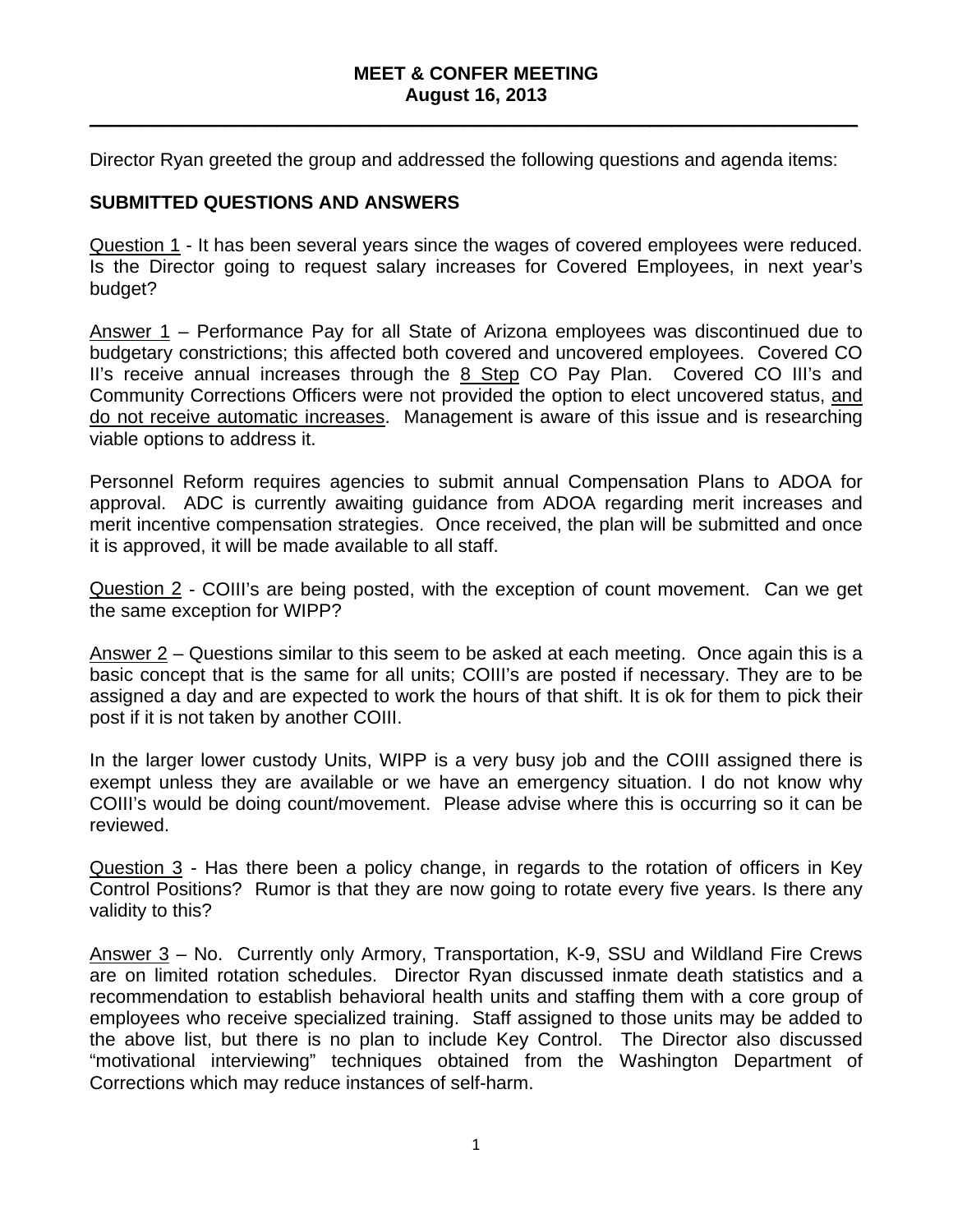Question 4 - Can you explain what the duties are for the ADC CORP Board Pension Benefits Coordinator? Are they an advocate for CORP Members or are they representing the Department at the CORP Board Hearings?

Answer 4 - The CORP Pension Benefit Coordinators provide and gather information from employees who would have interaction with the CORP Board or the CORP Fund regarding matters such as retirement, refund, disability, or retirement fund waivers, etc. The CORP Board makes the determination on the above matters, while the Coordinators assist the employee by providing information, forms, processes, and recommendations on how to proceed with their request/issue. As such, they have responsibilities to the employee, the CORP Board/CORP Fund, and the ADOC. Additionally, one of the Coordinators acts as the Secretary for the CORP Board. The CORP Board holds meetings, not hearings. The meetings are open to the public, unless the board goes into Executive session.

Question 5 - Now that MAP has been implemented is there a plan in effect for pay performance raises for uncovered employees? The promise of performance raises is why some employees chose to go uncovered in the first place.

Answer 5 – Covered employees who opted to accept uncovered positions when Personnel Reform was implemented received the 5% incentive pay for a total of 19 pay periods and as of June 22, 2013, the incentive pay was added to the base salaries of those employees. Once approved, the Compensation Plan will allow for merit bonuses and/or merit salary increases when funding is available.

Director Ryan discussed concerns raised by Sergeants who promoted after September 29, 2012 and did not receive the 5% pay incentive. The incentive was afforded to employees who accepted uncovered positions prior to September 29, 2012. Promotions, new hires and those voluntarily elective uncovered status after that date were not eligible for the incentive.

Question 6 - What is the Director's position on inmates who have body piercings, on their face, neck, or bodies, which are surgically implanted? Inmates are ordered, by Staff to remove the implants, but the inmates cannot. Does the inmate have to pay for it to be removed? It is a male and female issue. Do we use discipline, as a tool, until we get clarification on the issue? Is the implant removal process covered by the Corazon contract?

Answer 6 – Inmates are reviewed upon intake at Alhambra. If the inmate can remove the object they are ordered to do so then. For those that have had an object surgically implanted, it is noted in their medical file. Elective procedures are not covered under the medical contract with Corizon and we will not utilize tax payer dollars for the surgery required to remove these objects.

Question 7 - COIII's are being utilized at posted positions in the units. While in these posted positions, there is undue wear and tear to their apparel. Due to the fact that they are not being informed prior to their posting, they cannot plan on appropriate attire. They are requesting a resolution to their wearing of civilian style clothing and then it getting damaged, without reimbursement, while they are being posted. Uniformed employees must purchase uniforms, but they are given a uniform allowance. Posted COIII's are not afforded such allowances.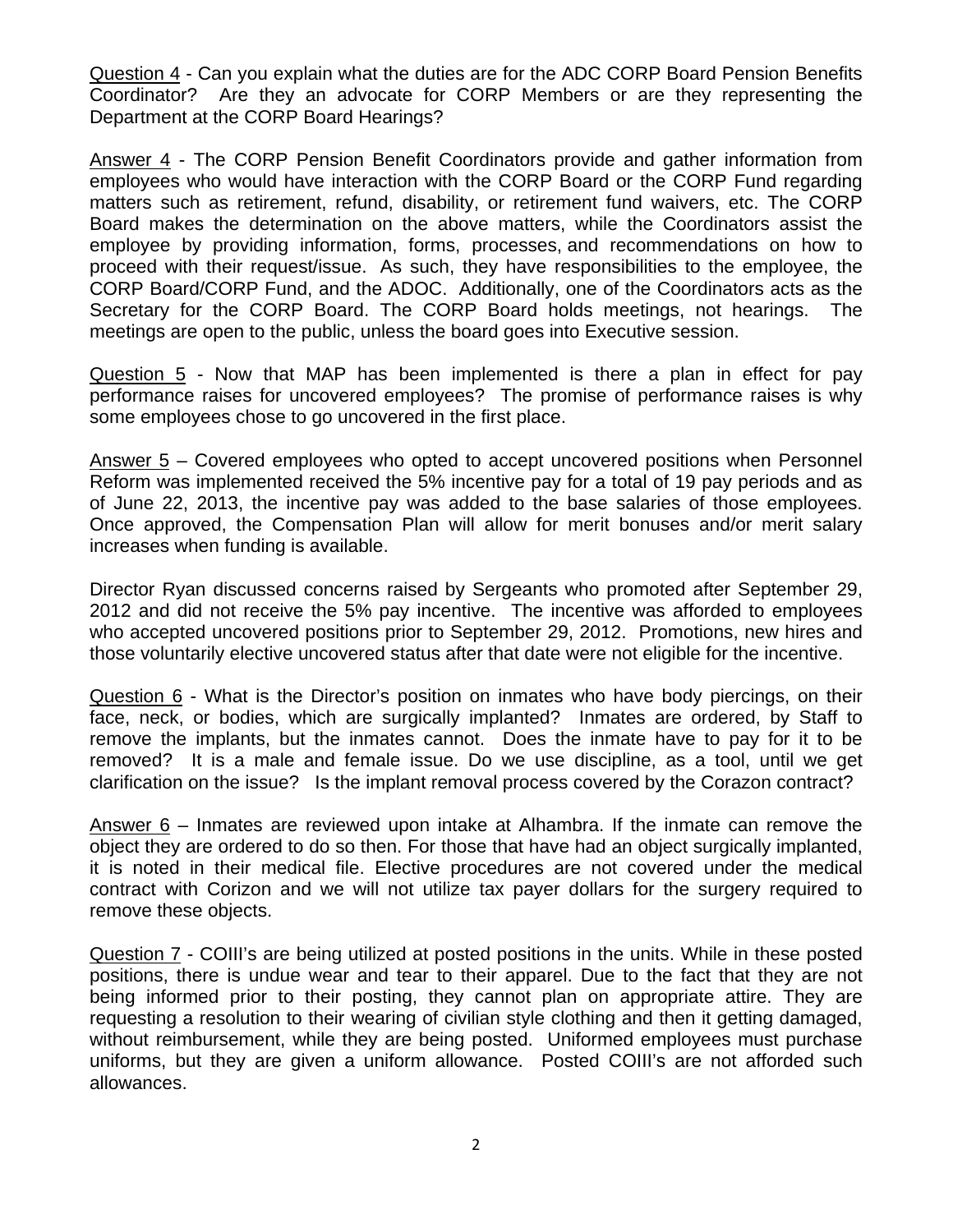Answer 7 – As stated earlier in question 2, COIII's should be allowed to pick the post and be assigned a day to work a security position. Since they know in advance which post they will be working, they can dress accordingly that day. This would resolve this issue. If COIII's are not permitted to do this, advise your respective ROD and it will be addressed. If clothing is damaged while working staff can file a claim through Risk Management.

Question 8 - Are the Staff Assault statistics that are posted on the ADC website calculated by the Fiscal Year or Calendar Year?

Answer 8 - They are calculated by fiscal year.

Question 9 - Can we get an update on the assault that occurred at the Kaibab Unit in Winslow?

Answer 9 – As you know CO Benavidez was assaulted while working at Winslow, Kaibab Unit on July 19<sup>th</sup>. During a chow turnout she was attacked by two inmates from behind. She sustained significant injuries to her face and body consisting of cuts and bruising. She was hospitalized for a couple of days and is now at home recovering. The inmates involved were identified and are being charged criminally. The Department is providing COII Benavidez support and so is the 100 Club.

Director Ryan advised that the investigation is ongoing and is being treated as a conspiracy. It is thought that CO Benavidez uncovered nefarious activity. The Department has a high success rate with criminal prosecutions often resulting in consecutive sentences and fines.

Question 10 - OC MK9 gas canisters are being issued to some detention unit officers throughout the Department. The MK9 canisters state that they are for outside use only. Why are they being issued for inside use? Officers in those units, who are issued MK9's, are being told that use of the MK9 is at the personal discretion, of that officer. However, when they utilize the MK9 canister, instead of their personal OC spray, they are being accused of excessive force. Can we get a clarification on the use of the MK9 canister, inside the detention units?

Answer 10 – MK9 canisters actually are appropriate for indoor use but recommended to be limited in the number of deployments. The question lacks specific information as to where this concern originated. The MK9 was deployed successfully in several prisons without accusations of excessive force. However, it is not a daily carry tool. These should not be issued to staff as daily carry to be used at their discretion. They should be staged in a control room for issue to staff as exigent circumstances require its use.

ROD Trujillo advised that Keefe, Trinity and other contractors are requesting to be issued OC and radios due to safety concerns. After reviewing the requests, it was noted that they are often alone with large numbers of inmates in confined spaces. These staff will attend Use of Force training and be issued OC for defensive use. As we go forward and non-security contractors are issued these tools, experienced security staff should be encouraged to provide guidance to them and make periodic checks of these areas.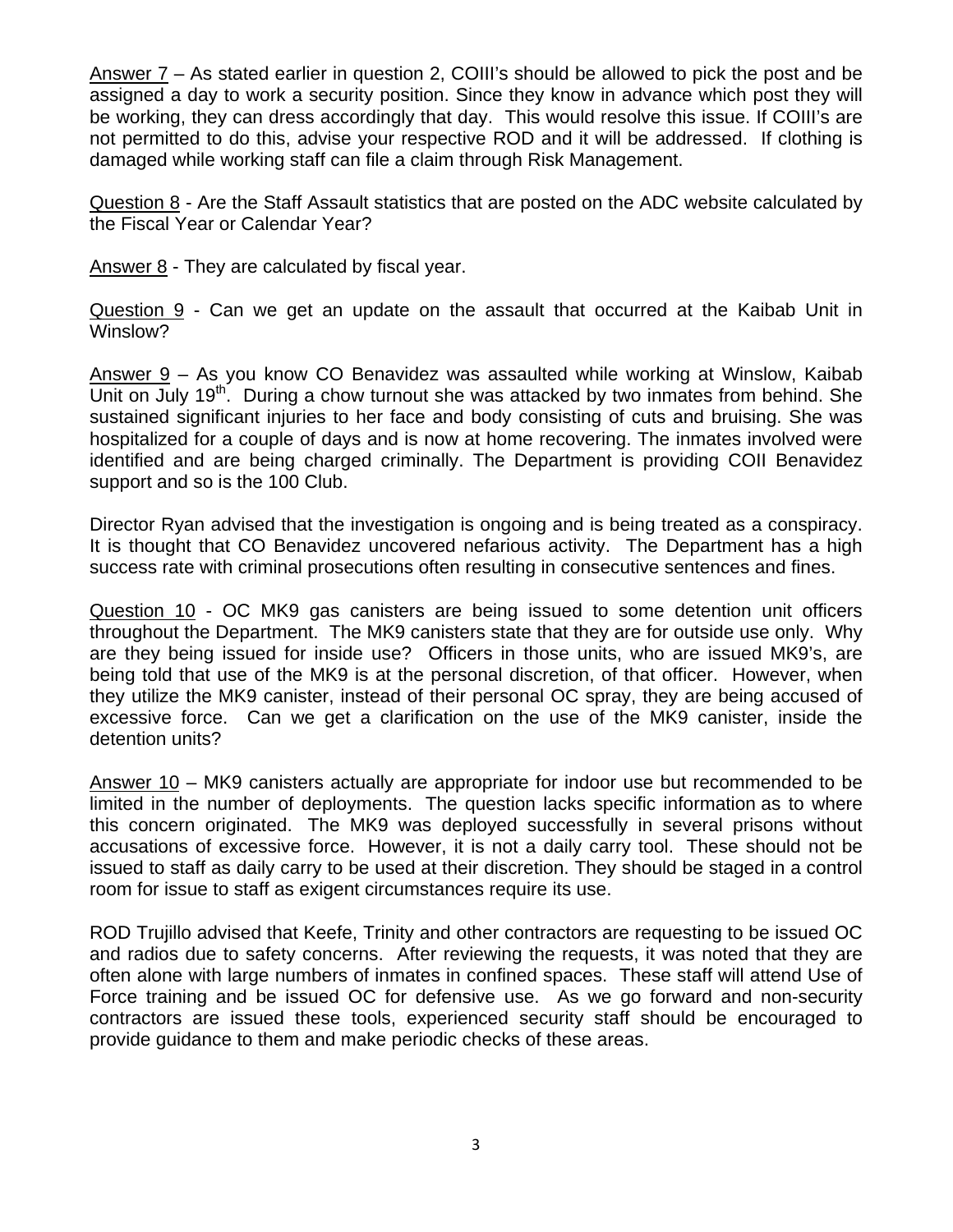Question 11 - Employees are submitting prescheduled sick leave slips months in advance, and are being told sometimes within days of an appointment with a specialist that is very difficult to get an appointment with that they need to reschedule their appointment. By denying these officers the ability to go to their scheduled appointments, they are going to have further health problems down the road, causing more call ins.

Answer 11 – Prescheduled sick leave once approved should not be revoked. (DO 512.07)

# 512.07 LEAVE ACCRUAL AND USE

- 1.1 Use of Leave Requests for leave shall be submitted and approved in advance except under situations precluding advanced notice, by submitting the Employee Request for Leave form. Employees and their supervisors shall mutually agree upon the most appropriate use of leave, considering the employee's regular work schedule, wishes for use of leave and the impact of schedule adjustments on the work unit.
- 1.2 Approval of Leave
- 1.2.1 Supervisory approval shall be required for employees to use:
- 1.2.1.2 Other types of leave (sick, bereavement, jury duty, civic duty and military), to ensure that the reasons for the leave are consistent with the ADOA Personnel Rules.

## Answers to Questions 12-14 are combined after #14:

Question 12 - Staff are concerned that current staffing levels may look good on paper, but the inmates know that we don't have enough staff. They are aware that the COIII's and the Operations staff are required to post at least once a week. This is security vulnerability and employees are concerned for their safety, and about being disciplined for not having enough time to complete their required duties.

Question 13 - Staff are concerned that there are no post orders at SMUI that allow staff to escort unrestrained I - 5, Mental Health inmates. In addition, they are concerned for the potential for discipline for following a verbal directive when there is no clear written directive.

Question 14 - COIII's at Eyman are required to work a security post once a week which causes them to lose 20% of their work week. They are also occasionally directed to assist with food visits on weekends (either by working the food visit or by working another security post). When they are required to work the food visits, they are not permitted to count that as a posting day and end up losing 40% of their work week. They are also not permitted to take annual leave on their post days. COII cross leveling continues to be an issue in that COIII's are supposed to be relieved once there is sufficient staff, yet they are cross leveling out the additional staff and leaving the COIII posted.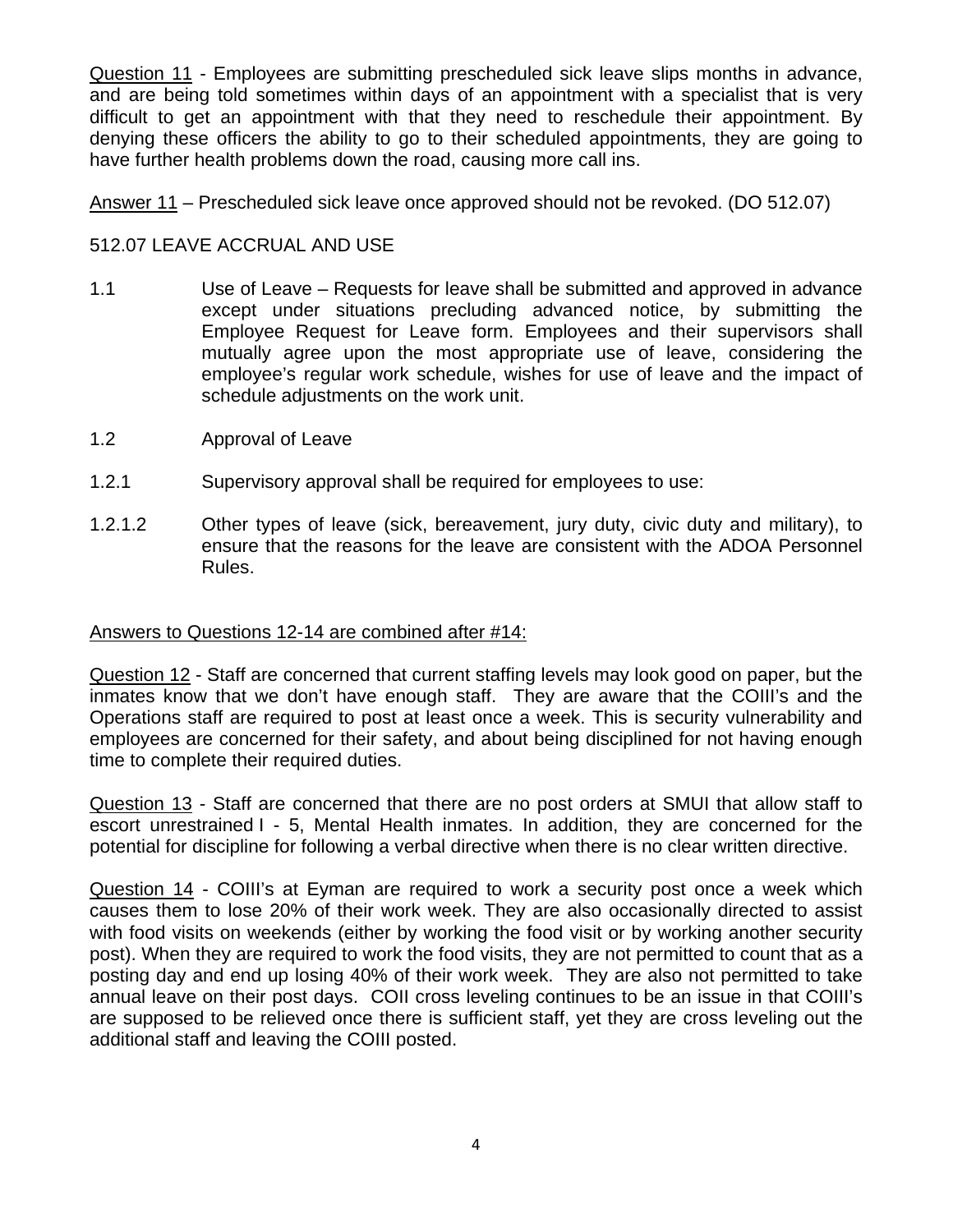Answers to 12-13-14 – These questions are all related and are somewhat confusing. The first question states concern about staffing levels and possible staff safety issues then later question expresses concern regarding why staff can't take time off when they want and questions the posting of COIII's. It is correct that a previous Director abolished 565 COII positions. Director Ryan has worked diligently to get some positions back, use limited OT and maximize resources to assist with staffing levels. Several of our recent assaults are not based on lack of staff but are based on actions taken by them and failure to use good correctional security practices. For instance, when intel is received indicating an inmate has contraband, get additional staff to help with the search/retrieval. Use K-9 and other resources to reduce staff assaults. Along the same lines, don't chase an inmate who is suspected of having contraband; instead be a good witness and document the incident. The discipline is the same in either case.

As for the post orders being updated you are correct, if we do it we should include it in our PO's. We want this to be consistent across the state and it should be completed by today.

In regards to the COIII's they only work a couple of food visits a year. If they have an emergency on their caseload then they should discuss it with the COIV to modify the work week to complete their primary duties as a programs officer.

Director Ryan provided the following information and opened the forum to questions:

## **BUDGET**

The budget for this fiscal year is approximately \$1.1 billion; this is a slight increase. The privatization of Health Services last year caused some uncertainty. As you know, we did not have great success with Wexford and they asked to be replaced. Their request was granted and Corizon took over in March of this year.

The agency continues to experience challenges with hospital duty staffing. The secure ward at Tempe St. Luke's is open. The Department recently entered into a Memorandum of Understanding (MOU) with the U.S. Marshall's Service to use this facility with the understanding the ADC has first priority and the Marshalls must comply with our rules regarding staffing. The agreement should ensure the ward is used efficiently and staffed appropriately.

ADC received approval to spend \$950,000 to complete the in-patient beds at ASPC-Tucson. This will provide a total of 107 beds by the end of September 2013 as stipulated in our contract with Corizon. Once activated, this ward should reduce the number of inmates at outside hospitals and thereby reduce the number of staff assigned to hospital duty.

As you know, we have 500 medium security beds at CCA in Eloy coming online in January 2014 and the remaining 500 will come online in January 2015. ADC's population grew by 809 inmates during FY13. Growth was projected at zero for those years which means the new beds we have will be filled immediately.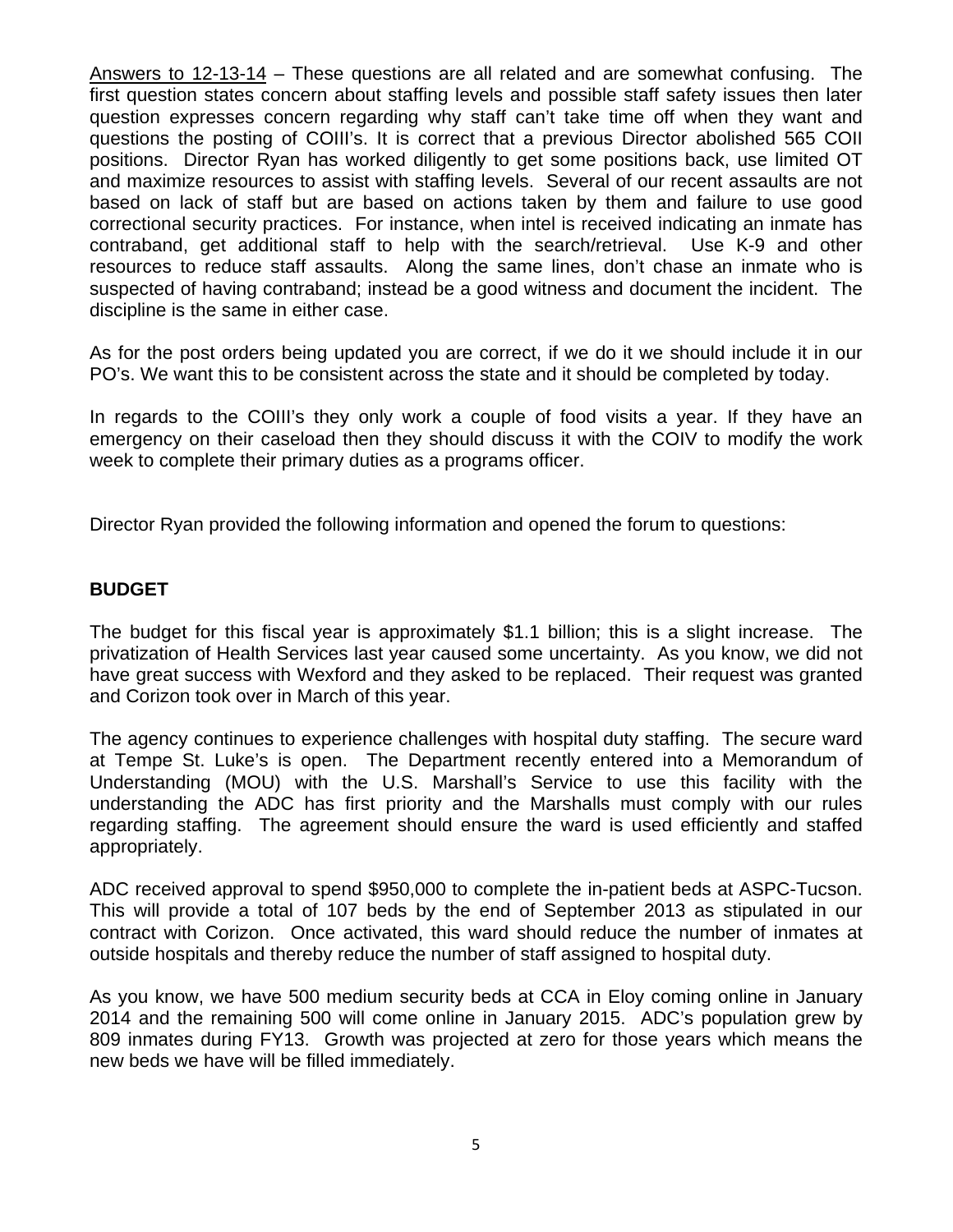ADC also received funding authorization to complete the necessary repairs to ASPC-Yuma and we will re-activate the 300 beds which are currently redlined.

We are in the process of finalizing decision packages for the FY15 budget. This will include funding for 185 positions for the 500 maximum beds currently under construction at ASPC-Lewis. We have restored a number of the 565 lost positions and are researching how to restore the rest of them.

Increased assaultive behavior on the part of the inmate population is troubling. The budget does not include a lot of new programs as our largest problem is dealing with special populations including the classification and management of predatory inmates. There simply isn't enough space for all inmates to be assigned to maximum custody.

We are going to test and try a concept from the Washington Department of Corrections called the Forbidden Three. It's basically three rules for inmates:

Don't assault staff Don't assault each other Don't assault in groups

The concept relies on officers assigned to  $2^{nd}$  and  $3^{rd}$  shifts to provide information regarding inmate behaviors including who associates with whom. If a known associate is involved in one of the three forbidden activities, their associates may not be charged, but would likely lose privileges. It helps them to police themselves. The key will be to gain objective and accurate information from staff. Inmates will be advised of the program 30-days prior to implementation.

Question - Has Washington received any legal challenges to this program? Answer - So far, no

Question – Is it true that E-Cigarettes are no longer allowed on State Property? We were only given one day notice.

Answer - I was not aware that 30-day notice was not provided. The DI will be rescinded and reissued after appropriate notice is provided to staff. Staff may continue to use them at this point, but not in buildings; only in designated smoking areas.

Question – Why was DI 189 regarding the payout of Annual Leave rescinded?

Answer – It was rescinded because some of the language was ambiguous. It will be reissued and will clarify "emergency" situations and will include a review and approval process to ensure consistent application throughout each Division.

Question – Is there any way we can go back to using "Dream Sheets" to request preapproved leave dates?

Answer – The leave approval process for Offender Operations is being reviewed. We are considering taking leave authorization away from the units and centralizing it within the Complex. This would probably help with cross-leveling and also with unit rotations, but there is no plan to use "Dream Sheets" as they are not an approved form and don't provide an approval/denial signature.